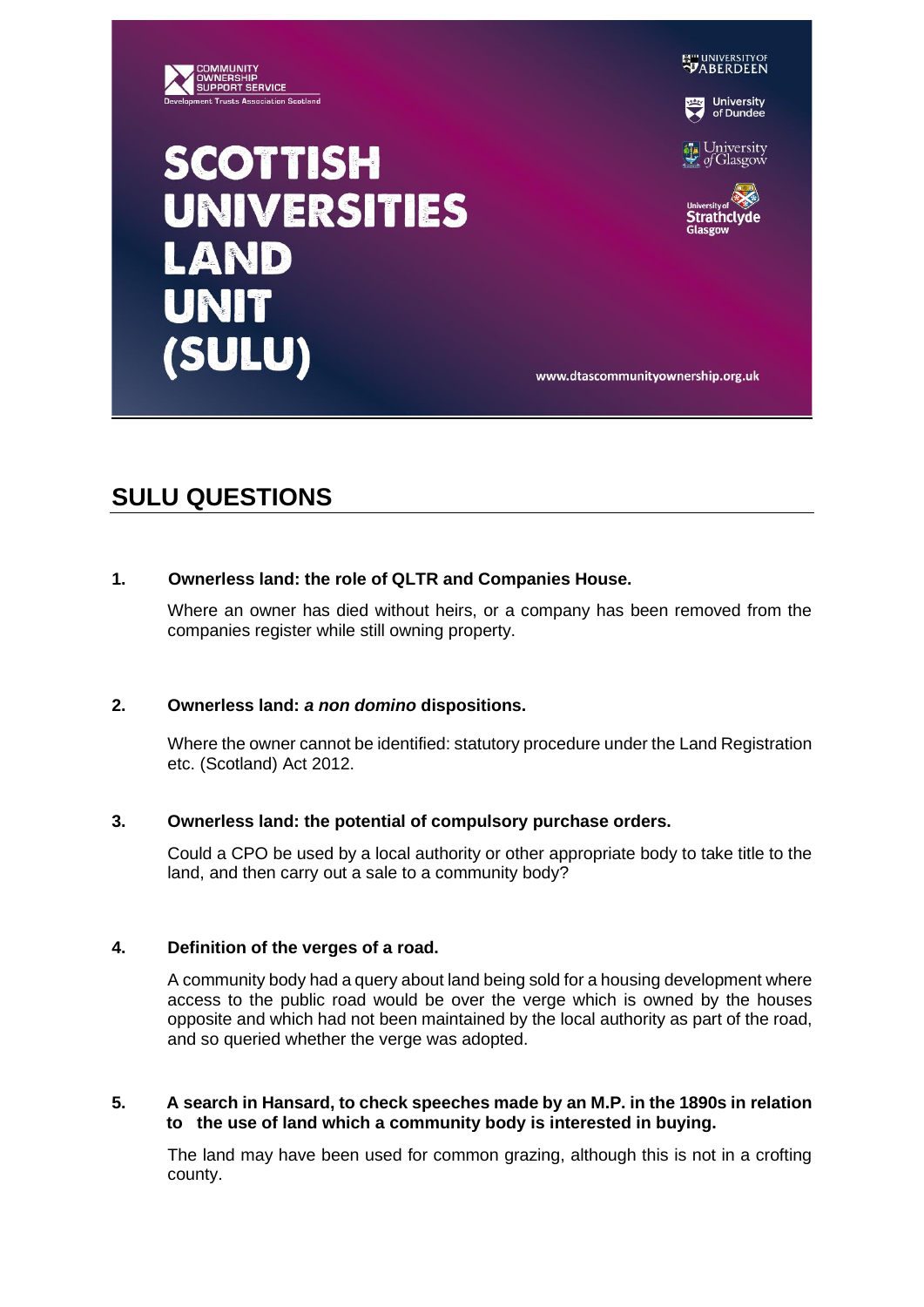#### **6. Common Good: an outline.**

Factsheet in clear English requested.

#### **7. Community ownership: a guide under the relevant Acts.**

Factsheet of the different processes under the relevant Acts.

#### **8. Car parks owned by a local authority: is there any restriction on the use of the income?**

Where a community body leases a car park from a local authority, are there any limits on the use of the income generated by the car park?

#### **9. Regulatory bodies in relation to detrimental land under the Community Empowerment (Scotland) Act 2015.**

Which bodies does a community body have to contact, if there is contamination of the land?

#### 10**. Freedom of information requests.**

The local authority has the right to limit the information provided, when sending an answer to a freedom of information request. What are the exceptions to the information provided by a local authority?

#### **11. How does the community right-to-buy legislation affect housing?**

How do the two Land Reform Acts affect a main residence, a second home, or a buyto-let property?

#### **12. Enforceability of title conditions.**

What is the current position regarding enforceability of title conditions, quoting case law? Who has the right to enforce title conditions?

#### **13. Title conditions in relation to common or amenity ground.**

Is there any case law which would support a small number of owners within a large housing estate incorporating a small area of amenity ground into their gardens? This question was raised in relation to very unusual circumstances, where the amenity ground was laid out for a visual screen to neighbouring property and that requirement was superceded after the housing estate was completed.